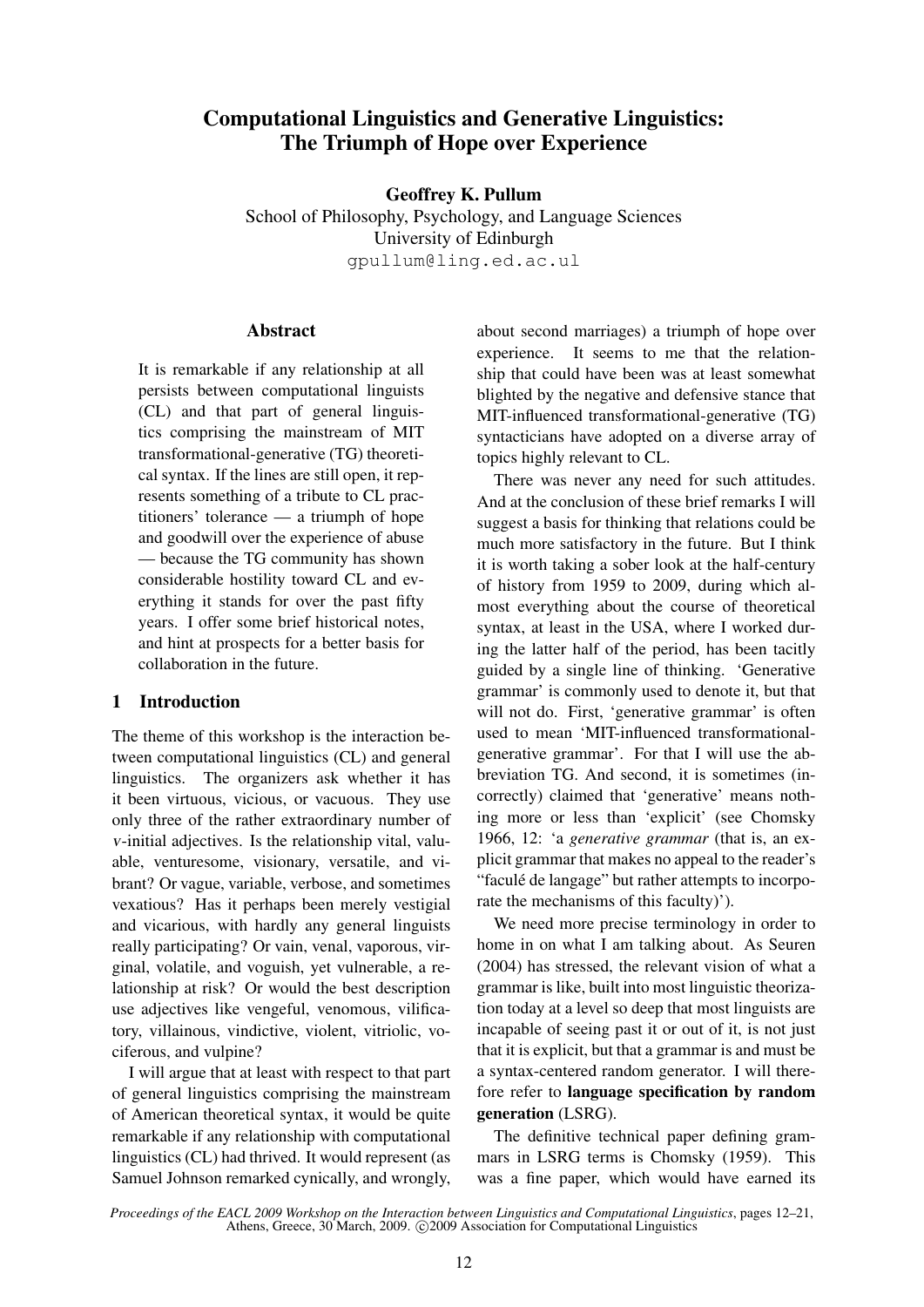writer tenure in any department of linguistics, logic, computer science, or mathematics that knew what it was doing and could see the possibilities. But it brought into linguistics two things that were not going to go away for half a century. One was the notion that any formally precise linguistics had to be limited to LSRG. And the other was the combative and insular personality of the paper's author, which had such a great influence on the personality of his extraordinarily important department at MIT.

#### 2 Obsession with random generation

The sense of 'generate' relevant to LSRG goes back to the work of the great mathematical logician Emil Post (as acknowledged by Chomsky 1959, 137n). Post's project was initially to formalize the notion of proof in logical systems originally, the propositional logic that was informally used but not formally defined in Whitehead and Russell's *Principia Mathematica*. He represented well-formed formulae ('enunciations', including the 'primitive assertions', i.e. axioms, and the 'assertions' i.e. theorems) to be simply strings over a finite set of symbols, and rules of inference ('productions') as instructions for deriving a new string (the conclusion) from a set of strings already in hand (the premises). He then studied the question of what kinds of sets of strings could be generated if a set of initial strings were closed under the operation of applying inference rules. Post's rather ungainly general presentation of the general concept of rules of inference, or in his terms productions, looks like this:

$$
g_{11} P_{i'_1} g_{12} P_{i'_2} \cdots g_{1_{m_1}} P_{i'_{m_1}} g_{1_{m_1+1}}
$$
  
\n
$$
g_{21} P_{i''_1} g_{22} P_{i''_2} \cdots g_{2_{m_2}} P_{i''_{m_2}} g_{2_{m_2+1}}
$$
  
\n
$$
\cdots \cdots \cdots \cdots
$$
  
\n
$$
g_{k_1} P_{i'_1} g_{k_2} P_{i'_2} g_{k_1} \cdots g_{k_{m_k}} P_{i'_{m_k}} g_{k_{m_k+1}}
$$
  
\nproduce  
\n
$$
g_1 P_{i_1} g_2 P_{i_2} \cdots g_m P_{i_m} g_{m+1}
$$

In specific instances of productions the  $g$  metavariables in this schema are replaced by actual strings over what is now known as the terminal vocabulary. The P metavariables function as cover symbols for arbitrary stretches of material — they are string variables, some of which may be repeated to copy material into the conclusion. A production provides a license, given a set of strings that match patterns of the form  $g_0P_1g_1P_2\cdots P_kg_k$ , to

produce a certain other string composed in some way out of the various  $g_i$  and  $P_i$ .

Post defined a class of canonical systems, each consisting of a set of initial strings and a finite set of productions. Sets generated by canonical production systems he called canonical sets. Post had realized early on that the canonical sets were nothing more or less than the sets definable by recursive functions or Turing machines; that is, they were just the recursively enumerable (r. e.) sets.

He proceeded to prove that even if you restrict the number and distribution of the  $g_i$  and  $P_i$  extremely tightly, expressive power may not be reduced. Specifically, he proved that no reduction in the definable sets is obtained even if you set the number of  $P$  variables and the number of premises at 1, and require that every production has the form ' $g_0P$  produces  $Pg_1$ '. Such very restricted systems were called normal systems. Normal systems can still derive every canonical set, provided you are allowed to use extra symbols that appear in derivations but not in the ultimately generated strings (these extra symbols are what would become known to formal language theorists within computer science as variables and to linguists as nonterminals).

In a notation more familiar to linguists, the result amounts to showing that every r. e. subset of  $\Sigma^+$  can be generated by some generative grammar using a symbol vocabulary  $V = \Sigma \cup N$  in which all rules have the form ' $xW \rightarrow Wy'$  for specified strings  $x, y \in V^*$  and some fixed  $W \in V^*$ . This was the first weak generative capacity result: normal systems are equivalent in weak generative capacity to full canonical systems.

In a later paper, settling a conjecture of Thue, Post showed (1947) that you can derive every canonical set if your productions all have the form ' $P_1g_iP_2$  produces  $P_1g_jP_2$ '. This amounts to showing that every canonical subset of  $\Sigma^+$  can be generated by (what would later be called) a generative grammar using a symbol vocabulary  $V = \Sigma \cup N$  in which all rules have the form  $W x Z \rightarrow Wy Z'$  for specified strings  $x, y \in V^*$ and fixed  $W, Z \in V^*$ .

Hence the first demonstration that unrestricted rewriting systems (Chomsky's 'type-0' grammars) can derive any r. e. set was not original with Chomsky (1959). It had been published twelve years earlier by Post.

Post had in effect invented what could be called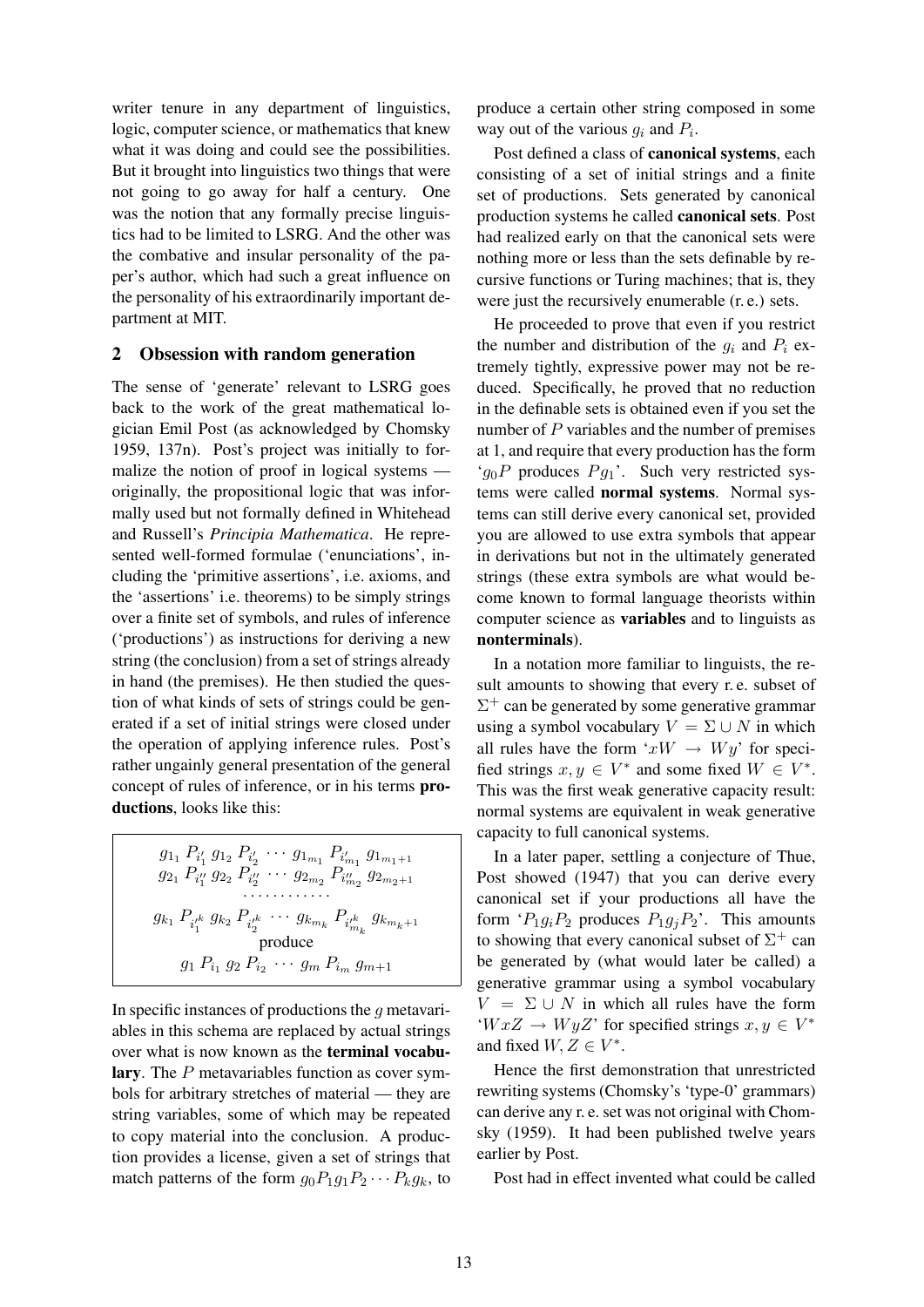top-down random generators. These randomly generate r. e. sets of symbols by expanding an initial axiomatic string, which can be just a single symbol. Their equivalence to Turing machines is obvious (Kozen 1997, 256–257).

Between the time of Post's doctoral work in 1920 and the 1943 paper in which he published his result on canonical systems (already present in compressed form in his thesis), Ajdukiewicz (1935) had proposed a different style of generative grammar, also motivated by the development of a better understanding of proof. Adjukiewicz's invention was categorial grammar, the first kind of bottom-up random generators. It composes expressions of the generated language by combining parts — initially primitive categorized symbols, and then previously composed subparts.

When Chomsky and Lasnik (1977) start talking about the 'computational system' of human language (a mode of speaking that rapidly caught on, and persists in current 'minimalist' work), the 'computation' of which they spoke was one that takes place nowhere: no such computations are ever done, except perhaps using pencil and paper as a syntactic theorist tries to figure out how or whether a certain string can be derived. This 'computational system' attempts randomly and nondeterministically to find some way to apply rules in order to build a particular structure, starting from an arbitrary syntactic starting point.

In the case of pre-1990 work the starting point was apparently a start symbol; in post-1990 'minimalist' work it is a **numeration**: a randomly chosen multiset of categorized items from the lexicon. The concept of a 'numeration' is a reflection of how firmly embedded the random-generation idea is. The numeration serves no real purpose. It would be possible to formalize a grammar as a set of combinatory principles for putting together words in a string as encountered, from first to last, so that it was in effect a parser. Categorial grammars seem ideally suited to that role (Steedman, 2000), and minimalist grammars are really just a variety of categorial grammar, stripped of some of the formal coherence and links to logic and semantics.

Chomsky has often written as if it were a necessary truth that a grammar must be a random generator. For example: 'Clearly, a grammar must contain . . . a 'syntactic component' that generates an infinite number of strings representing grammatical sentences ... This is the classical model for grammar' (Chomsky 1962, 539). This says that a grammar *must* be a random generator. But this is not true. A grammar could in principle be formulated as, say a transducer mapping phonetic representation inputs to corresponding sets of logical forms. (Presumably this must be possible, given what human beings do.)

It is particularly strange to see Chomsky ignoring this possibility and yet asserting in *Knowledge of Language* (Chomsky, 1986b) that a person's internalized grammar 'assigns a status to every relevant physical event, say, every sound wave' (p. 26). The claim is false, simply because random generators are not transducers or functions: they do not take inputs. A random generator only 'assigns a status' to a string by generating it with a derivation that associates it with certain properties. And surely it is not a sensible hypothesis about human linguistic competence to posit that in the brain of every human being there is an internalized random generator generating every physically possible sequence of sounds, from a ship's foghorn to Mahler's ninth symphony.

### 3 Downplaying expressive power

Perhaps the most centrally important reason for linguists' concern with the possibility of excess expressive power in grammar formalisms was their sense that it should be guaranteed by the general theory of grammar that linguistic behaviors such as understanding a sentence should be represented as at least possible. This meant that grammars had to be defined in a way that at least made the general membership problem ('Given grammar  $G$ , is string  $w$  grammatical?') decidable.

It was in Chomsky's 1959 paper that progress was first made toward restricting the expressive power of production systems in ways that achieved this, and the early work on topics like pushdown automata and finite state machines shows that those topics were of interest.

As is well known, Chomsky showed that if productions of the general form  $X\varphi Z \to X\psi Z$ (where  $X, \psi, Z$  are strings in  $V^*$  and  $\varphi \in V^+$ ) are limited by the condition that  $\psi$  is no shorter than  $\varphi$ , we are no longer able to derive every r. e. set of strings over the alphabet; we get only the contextsensitive stringsets. If the further limitation that  $\varphi \in N$  is imposed, we get only the context-free stringsets. And if on top of that the requirement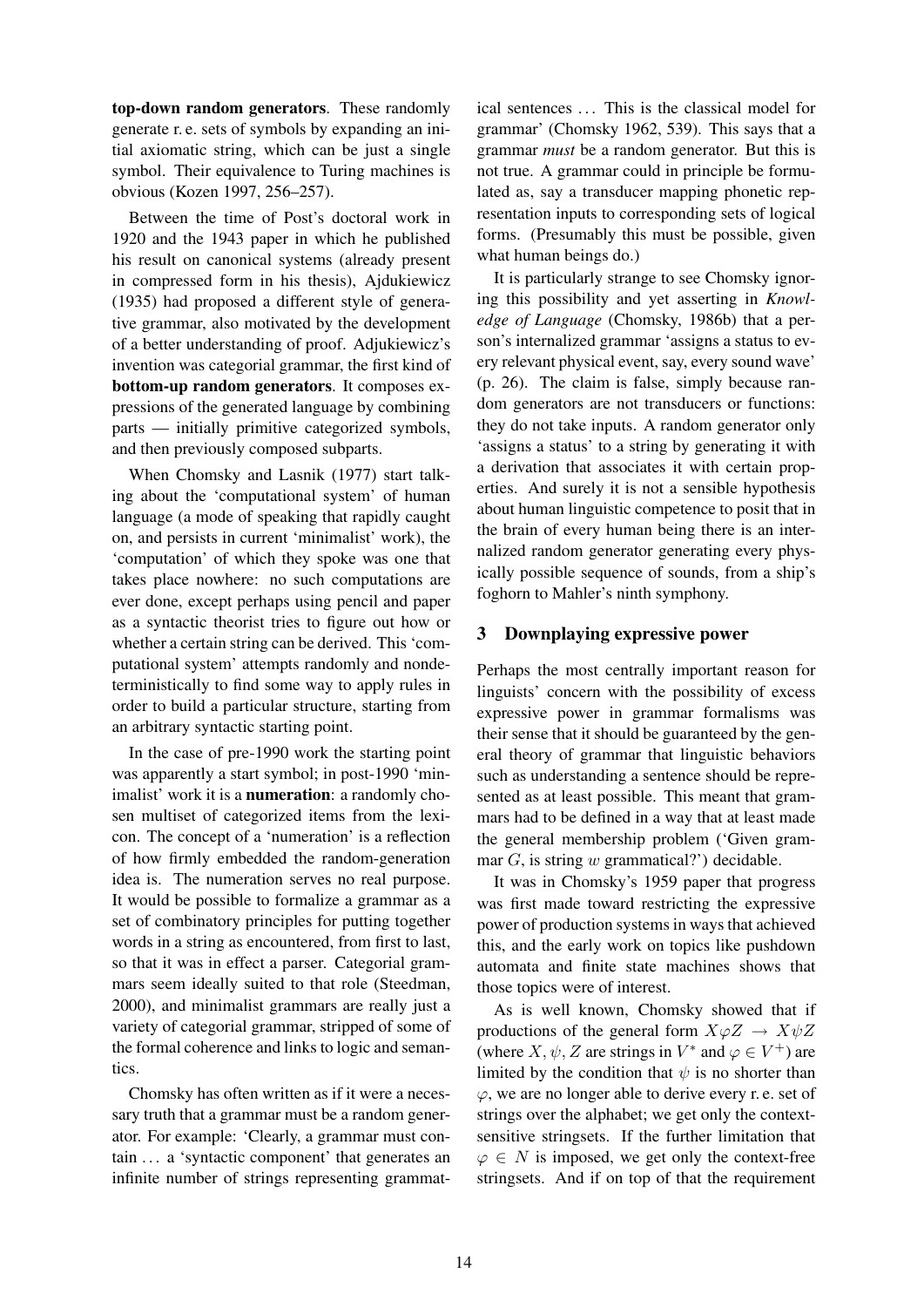that  $\psi \in (\Sigma \cup \Sigma N)$  is imposed, we get only the regular sets.

Chomsky's 1959 position was that the set of all grammatical English word sequences was not a regular stringset over the set of English words, and that if any context-free grammar for English could be constructed, it would not be an elegant or revealing one. The search for intuitively adequate grammars therefore had to range over the class of grammars generating context-sensitive stringsets. This is a large class of grammars, but at least it is a proper subset of the class of grammars for which the membership recognition problem is decidable. Casting around outside that range was probably not sensible, since natural languages surely had to be decidable (it was taken to be quite obvious that native speakers could rapidly recognize whether or not a string of words was a sentence in their language).

As I have detailed elsewhere in somewhat tongue-in-cheek fashion (Pullum, 1989), Chomsky pulled back sharply from his initial interest in mathematical study of linguistic formalisms as it became clear that TG theories were being criticized for their Turing-equivalence, and began dismissing precise studies of the generative capacity of grammars as trivial and ridiculous. This, it seems to me, was one more clear sign of distancing from the concerns of CL. It was mainly computational linguists who showed interest in Gazdar's observation that a theory limited to generating context-free languages could guarantee not just recognition but recognition in polynomial (indeed, better than cubic) time, and in the related observation that none of the arguments for noncontext-free characteristics in human languages seemed to be good ones (Pullum and Gazdar, 1982).

The MIT reaction to Gazdar's suggestion was to mount a major effort to find intractability in Gazdar-style (GPSG) grammars — to represent the recognition problem as NP-hard even for context-free-equivalent theories of grammar (Barton et al., 1987). This was something of a confidence trick. First, the results depended on switching attention from the fixed-grammar arbitrary-string recognition problem (the analog of what Vardi (1982) calls data complexity) to the variable-grammar arbitrary-string recognition problem (what Vardi calls combined complexity). Second, it seemed to be vaguely assumed that only GPSG had any charges to answer, and that the GB theory of that time (Chomsky, 1981) would not suffer from similar computational complexity problems, but GB eventually turned out to be, insofar as it was well defined, strongly equivalent to Gazdar's framework (Rogers, 1998).

For pre-GB varieties of TG, however, the problem had mainly been not that recognition was NPhard but that it was not computable at all: transformational grammars from 1957 on kept proving to be Turing-equivalent. That was what seems to have driven the denigration of mathematical linguistics, and the downplaying of the relevance of decidability to such an extreme degree (see e.g. Chomsky 1980: 120ff, where the very idea that recognition is decidable is dismissed as an unimportant detail, and not necessarily even a true claim).

### 4 Hostility to machine testing

With many versions of TG offering no guarantee that there was any parser for the language even in principle, it was not clear that machine testing of grammatical theories by algorithmic checking of claims made about grammaticality of selected strings was a plausible idea. Perhaps machine theorem-proving algorithms could have been adapted to showing that a certain grammar could indeed derive a certain string, but in practice early transformational grammar was vastly too complex to permit the building of tools for grammar testing, and later transformational grammar far too vague.

I know of only one success story in grammar evaluation by implementing random generation, in fact. Ed Stabler (1992) coded up a Prolog grammaticality-proving system based on the *Barriers* theory of transformational grammar (Chomsky, 1986a), which (Pullum, 1989) had mocked for sloppiness of statement. The *Barriers* system had in particular abandoned the usual practice of defining trees in a way that had dominance as a reflexive relation. Chomsky casually asserted that he would take it to be irreflexive. Moreover, Stabler's careful and sympathetic reconstruction of Chomsky's intent defines the notion of 'exclusion' in such a way that every node excludes itself (Chomsky's definition said that ' $\alpha$  excludes  $\beta$  if [and only if] no segment of  $\alpha$  dominates  $\beta$ , and of course a given  $\alpha$  never dominates itself). And sure enough, the Stabler implementation revealed that this sys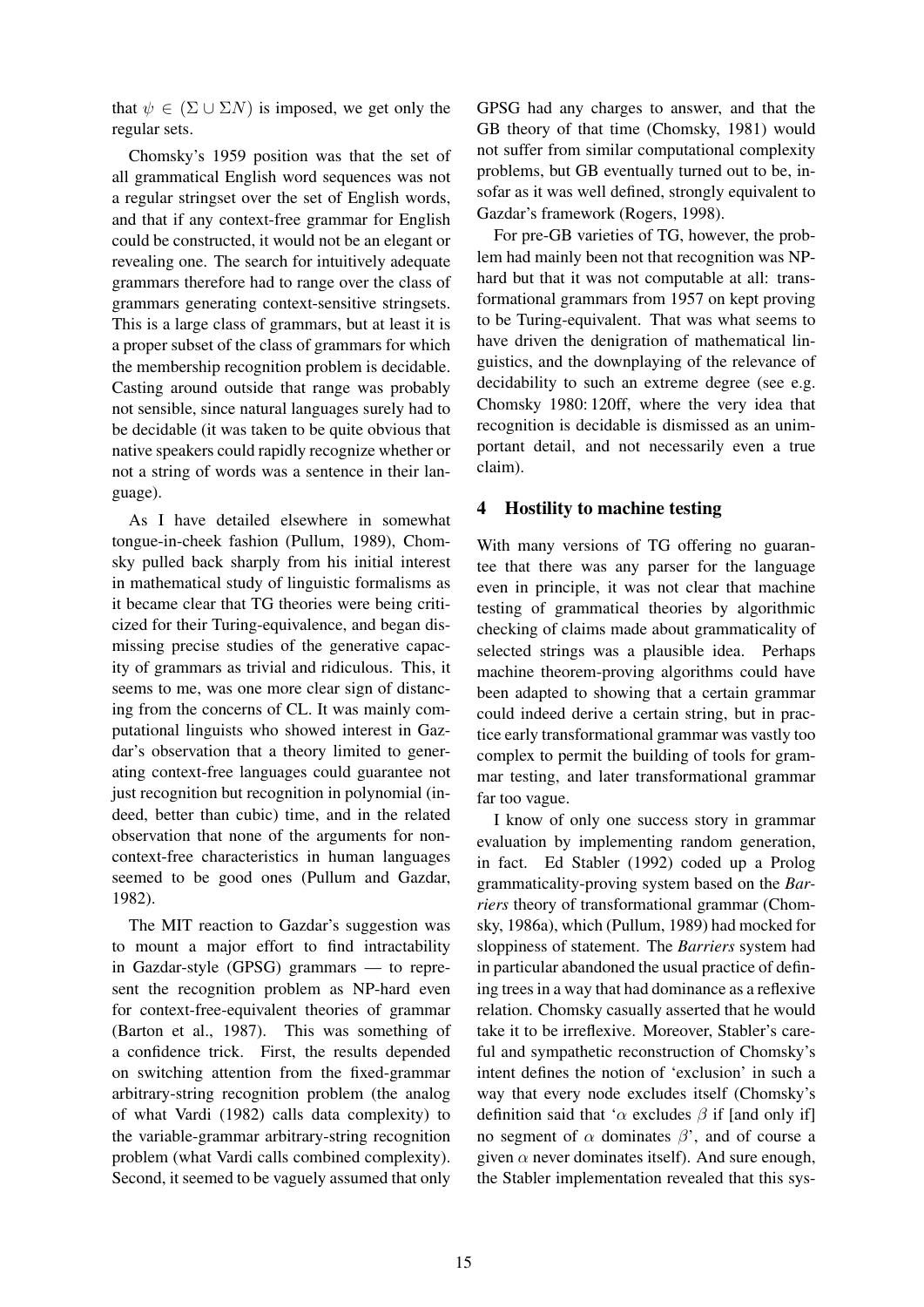tem of definitions had a problem: unbounded dependency constructions that Chomsky took to be allowed were in fact blocked by his theoretical machinery.

Stabler concluded from his discovery 'that the project of implementing GB theories transparently is both manageable and worthwhile'. But his paper has essentially never been referred to by any mainstream syntacticians. It was not exactly what they wanted to hear. Nor has anyone, to my knowledge, utilized Stabler's experience in doing syntactic research using the *Barriers* framework.

There has in any case traditionally been considerable resistance to machine testing of theories. I have heard a story told by MIT linguists of how one early graduate student devised a computer program to test the rule system of SPE, and told Morris Halle about some of the bugs he had thereby found, but Halle had already noticed all of them. The moral of the story is clearly supposed to be that machine testing is unneeded and of no value.

Mark Johnson as an undergraduate did some work showing that the Unix stream editor sed could serve as an excellent tool for implementing systems of ordered historical sound changes for the assistance of comparative-historical linguists; but this very sensible idea never led to widespread testing of synchronic phonological ordered-rule analyses.

In short, computational testbeds, however enthusiastically developed in some areas of science (chemistry, astrophysics, ecology, molecular biology), simply never (yet) took off in linguistic science.

# 5 Loathing of corpora

There has traditionally been hostility even to machine data-hunting or language study through computer-searchable corpora. This is fading away as a new generation of young linguists who do everything by searching the web do their data by web search too; but it held back collaboration for a long time. Early proposals for amassing computer corpora were treated with contempt by TG grammarians ('I'm a native speaker, I have intuitions; why do I need your arbitrary collection of computersearchable text?').

And quite often evidence from attested sentences is simply dismissed. To take a random example, on page 48 of Postal (1971) the sentences *I am annoying to myself* is prefixed with an asterisk to show that it is ungrammatical. Searching for this exact strings using Google, as we can do today, reveals that it gets 229 hits. I take this multiple attestation to shift the burden overwhelmingly against the linguist who claims that it is barred by the grammar of the language. But anyone who has experience (as I do) with trying to talk TG linguists out of their beliefs by citing attested sentences will know that it is between the difficult and the impossible. From 'There are many errors in published works' to 'It may be OK for him, but it's not for me', there are many ways in which the linguist can escape from the conclusion that a machine has proved superior in assessing the data.

Hostility to corpus work has probably to some extent paved the way for the present situation, where the machine translation teams at Google's research labs has no linguists, the work depending entirely on heavily numerical tracking of statistical parallels seen in aligned bilingual texts.

And an unwholesome split is visible in the linguistics community between those who broadly want nothing to do with corpora and think personal intuitions are fine as a basis for data gathering, and the people that I have called corpus fetishists who treat all facts as unclean and unholy unless they come direct and unedited out of a corpus. At the extremes, we get a divide between dreamers and token-counters — on the one hand, people who think that speculations on how universal principles might account for subtle shades of their own inner reactions to particular sentences, and on the other, people who think that counting the different pronouns in ten million words of text and tabulating the results is a contribution to science.

# 6 Aversion to the stochastic

Mention of statistics reminds us that stochastic methods have revolutionized CL since the 1980s, but have made few inroads into general linguistics, and none into TG linguistics. This is despite the excellent introduction to probabilistic generative grammars provided in Levelt's excellent and far-sighted introduction to mathematical linguistics (Levelt, 1974), the first volume of which has now been republished separately (Levelt, 2008).

The reason for the extraordinarily low profile of probabilistic grammars within the ranks of TG linguists has to do with the very successful attack on the very possibility of their relevance in *Syntac-*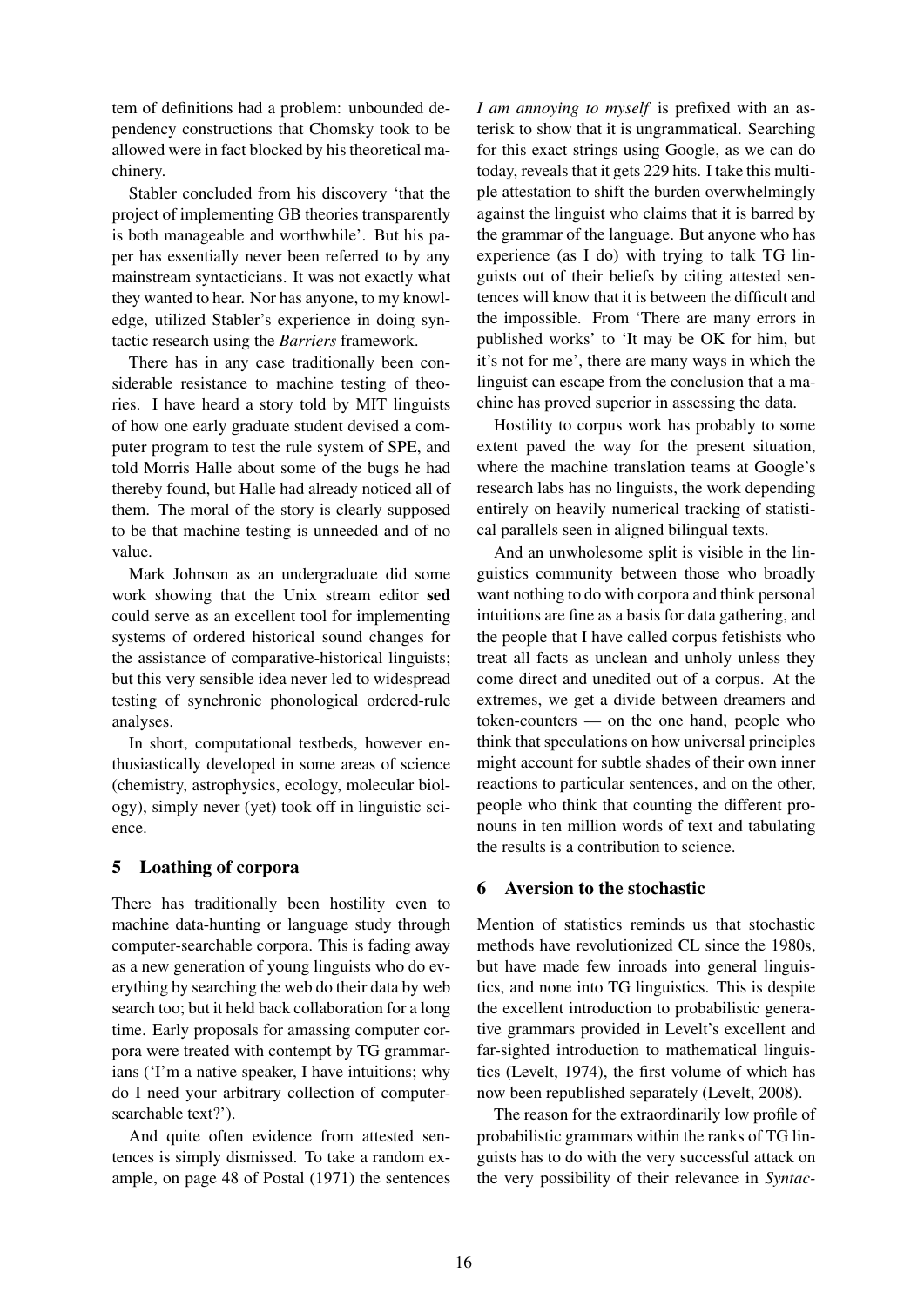*tic Structures* (Chomsky, 1957). Insisting that any statistical model for grammaticality would have to treat *Colorless green ideas sleep furiously* and *Furiously sleep ideas green colorless* in exactly the same terms, as they are word strings with the same (pre-1957) frequency of zero, Chomsky argued that probability of a string had no conceivable relevance to its grammaticality.

Unfortunately he had made a mistake. He was tacitly assuming that the probability of an event type that has not yet occurred must be zero. Maximum likelihood estimation (MLE) does indeed yield that result; but Chomsky was not obliged to adopt MLE. The technique now known as smoothing had been developed during the Second World War by Alan Turing and I. J. Good, and although it took a while to become known, Good had published on it by 1953. Chomsky was simply not acquainted with the statistical literature and not interested in applying statistical methods to linguistic material. Most linguists for the next forty years followed him in his disdain for such work. But when Pereira (2000) finally applied Good-Turing estimation (smoothing) to the question of how different the probabilities of the two famous word sequences are from normal English text, he found that the first (the syntactically well-formed one) had a probability 200,000 times that of the second.

# 7 Contempt for applications

Theoretical linguists have tended to have an almost total lack of interest in anything that might offer a practical application for their theories. Most kinds of science tend eventually to support some sort of engineering or practical techniques: physics led to jet planes; geology gave us oil location methods; biology brought forth gene splicing; even logic and psychology have applications in factories and other workplaces. But not mainstream theoretical linguistics. Its theories do not seem to yield applications of any sort.

Very early on, Chomsky found that he had to distance himself from computers altogether: note the remark in Chomsky (1966, 9) that 'Quite a few commentators have assumed that recent work in generative grammar is somehow an outgrowth of an interest in the use of computers for one or another purpose, or that it has some engineering motivation', and note that he calls such views both 'incomprehensible' and 'entirely false'. Being taken to have ambitions relating to natural lan-

guage processing was at that time clearly anathema for the leader of the TG community.

What takes the place of application of theories to practical domains today, since nothing has come of any computational TG linguistics, is an attempt to derive conclusions about human brain organization and mental anatomy. Linguists claim to be biologists rather than psychologists (psycholinguistics developed its own experimental paradigms and began its own steady progress away from interaction with TG linguistics). There is a journal called *Biolinguistics* now, and much talk about interfaces and evolution and perfection. Linguists somehow live with the fact that the real biologists and neurophysiologists are not getting involved.

It is probably this pretense at uncovering deep principles of structure in a putative mental organ (and pretense is what it is) that is responsible for the dramatic falling off of interest in precise description of languages. Getting the details right what was described as 'observational adequacy' in *Aspects* (Chomsky, 1965) — is taken to be a lowprestige occupation when compared to one that is alleged to offer glimpses of universal principles that hold the key to language acquisition and the innate cognitive abilities of the species.

Yet these universal principles are never actually presented for examination in the way that genuine results in science are. It is as if what is important to the hunter after universal principles is the hunt itself, the call of the horn and the thrill of the chase, but not the grubby business of examining and weighing the kill. The fact is that no really robust and carefully formulated universals of language have been discovered, described, promulgated, confirmed, and widely accepted as correct in the fifty years that universals have been sought.

The notion that linguists have discovered innate principles that solve the mystery of first language acquisition (Scholz and Pullum, 2006) is particularly pernicious. The position generally advocated by TG linguists is widely known as linguistic nativism, and it says that some significant aspects of knowledge of language are not derived from any experience but are innately known. But when pressed on the question of what the evidence shows about linguistic nativism, about whether it can really be defended against its plausible rivals, nativists tend to react by drawing back very sharply into a trivial form of the thesis: of course linguistic nativism must be true, they insist, be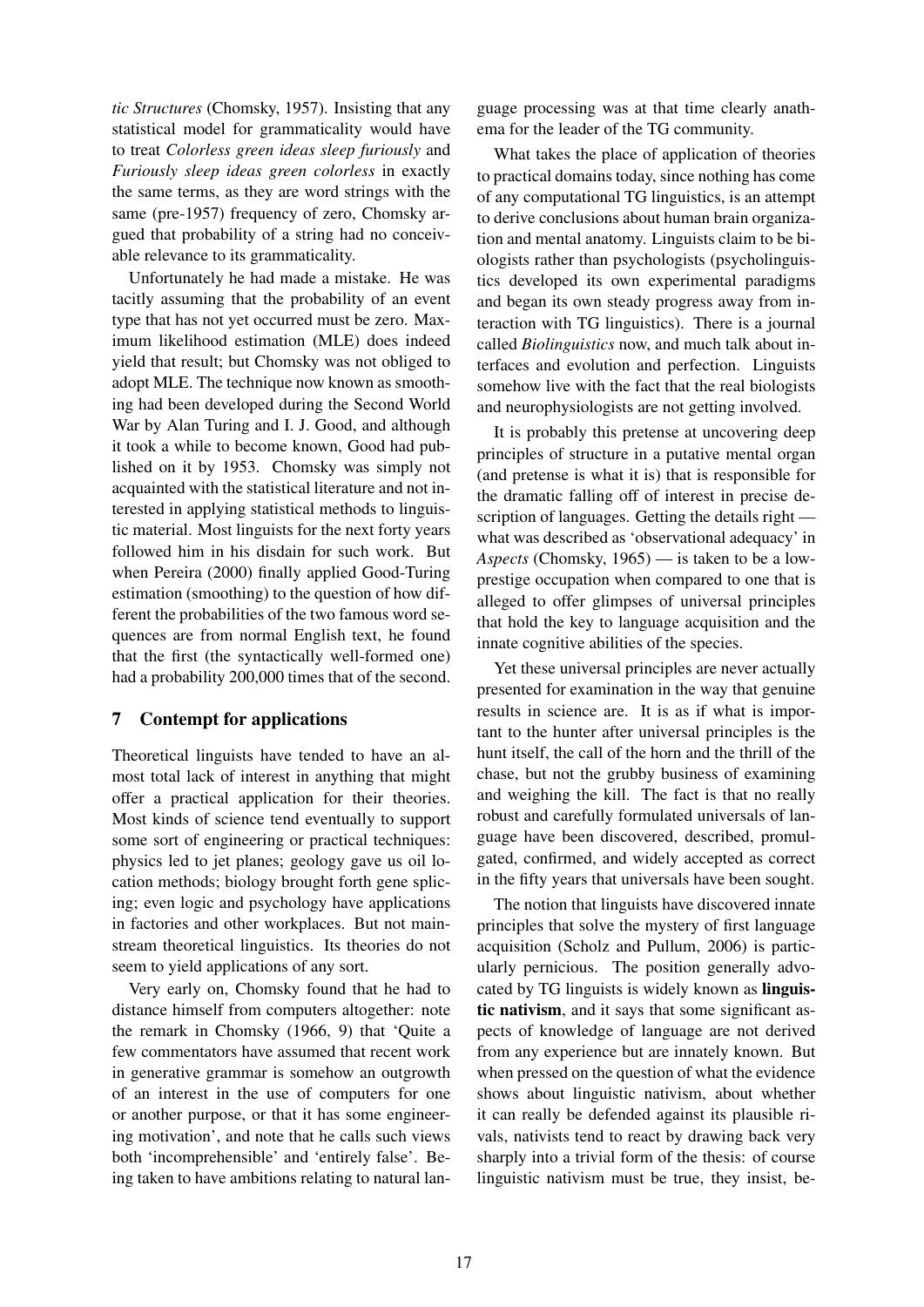cause when you raise a baby and a kitten in the same household under the same conditions it is only the baby ends up with knowledge of language. They therefore differ in some respect, innately. 'Universal grammar' is simply one name that linguists use for that which separates them: whatever it is that human infants have but kittens and monkeys and bricks don't.

But of course, that makes the thesis trivial: it is true in virtue of being merely a restatement of the observation that led to linguistic nativism being put forward. We know that it is only human neonates who accomplish the language acquisition task, and that is why we are seeking an explanatory theory of how humans accomplish the task. To say that there must be something special about them is certainly true, but that does not count as a scientific discovery. We need specifics. Serious scientists are like the private sector as characterized in the immortal line uttered by Ray Stantz (played by Dan Ackroyd) in *Ghostsbusters*: 'I've worked in the private sector. They expect results!'

# 8 Hope for the future

It is absolutely not the case that general and theoretical linguistics should continue to act as if the main object were to prevent any interaction with CL. Let me point to a few hopeful developments.

Over the period from about 1989 to 2001, a team of linguists worked on and completed a truly comprehensive informal grammar of the English language. It was published as Huddleston and Pullum et al. (2002), henceforth *CGEL*. It is an informal grammar, intended for serious academic users but not limited to those with a linguistics background. And it comes close to being fully exhaustive in its coverage of Standard English grammatical constructions and morphology.

It should not be forgotten that the era of TG, though it produced (in my view) no theories that are really worth having, an enormous number of interesting data discoveries about English were made. *CGEL* profited greatly from those, as the Further Reading section makes clear. But does not attempt to develop theoretical conclusions or participate in theoretical disputes. Wherever possible, *CGEL* takes a largely pretheoretic or at least basically neutral stance.

Where theoretical commitments have to be made explicit, they are, but they are then implemented in consistent terms across the entire book. Although more than a dozen linguists were involved, it is not an anthology; Huddleston and Pullum provide a unitary authorial voice for the book and rewrote every part of the book at least once. When disputes about analyses arose between the authors who drafted different chapters, they were settled one way or the other by recourse to evidence, and not permitted to create departures from consistency in the book as a whole.

*CGEL* was preceded by large-scale 3-volume grammars for Italian (Renzi et al., 2001) and for Spanish (Bosque and Demonte, 1999), and now a grammar of French on a similar scale, the *Grande Grammaire du français* is being written by a team of linguists in Paris under the leadership of Anne Abeille (Paris 7), Annie Delaveau (Paris 10), and ´ Danièle Godard (CNRS). In 2006 I visited Paris at the request of that team to give a workshop on the making of *CGEL*. Work continues, and the book is now planned for publication by Editions Bayard in 2010. If anything the scope of this work is broader than *CGEL*'s, since *CGEL* did not aim to cover uncontroversially non-standard dialects of English (for example, those that have negative concord), whereas the *Grande Grammaire* explicitly aims to cover regional and non-standard varieties of French. Additionally, an effort to produce a comparable grammar of Mandarin Chinese is now being mounted in Hong Kong under the directorship of Professor Chu-Ren Huang, the dean of the new Faculty of Humanities at Hong Kong Polytechnic University. I gave a workshop on *CGEL* there (in March 2009) too.

The importance of these projects is simply that they bear witness to the fact that, at least in some areas, there are linguists — and not just isolated individuals but teams of experienced linguists who are prepared to get involved in detailed language description of the type that will be a prerequisite to any future computational linguistics that relies on details of syntax and semantics (rather than probabilistic number-crunching on  $n$ -grams and raw text, which has its own interest but does not involve input from linguistics or even a rudimentary knowledge of the language being processed). Among them are both traditional general linguists like Huddleston and people with serious CL experience like Abeillé and Huang.

But there is more. I have made a preliminary analysis of the inventory of syntactic categories used in the tagging for labelling trees in the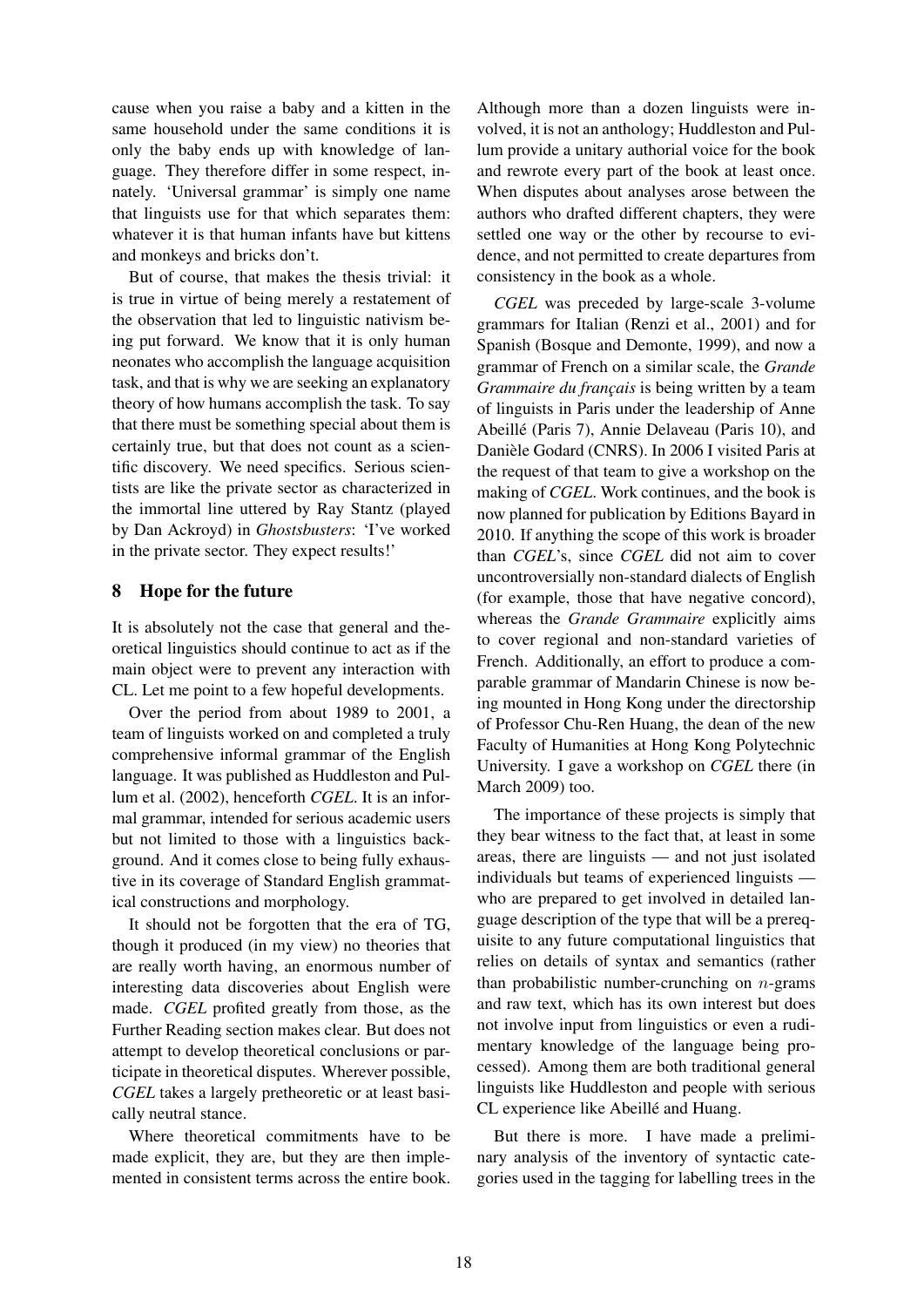Penn Treebank (Marcus et al., 1993), comparing them to the categories used in *CGEL*. I would describe the fit as not perfect, but within negotiating range. In some ways the fit is remarkable, given the complete independence of the two projects (the Treebank under Mitch Marcus in Philadelphia was largely complete by 1992, when the *CGEL* project under the direction of Rodney Huddleston in Australia was only just getting up to speed, but Huddleston and Marcus did not know about each other's work).

The biggest discrepancy in categorization is in the problematic area of prepositions, adverbs, and subordinating conjunctions, where the Treebank has remained much too close to the confused older tradition (where many prepositions are claimed to have second lives as adverbs and quite a few are also included on the list of subordinating conjunctions, so that a word like *since* has one meaning but three grammatical categories). The heart of the problem is that the sage counsel of Jespersen (1924, 87–90) and the cogent arguments of Emonds (1972) were not taken under consideration by the devisers of the Treebank's tagging categories. But fixing that would involve nothing more than undoing some unmotivated partitioning of the preposition category.

Since there are few if any significant disagreements about bracketing, and the category systems could be brought into alignment, I believe it would not be a major project to convert the entire Penn Treebank into an alternate form where it was totally compatible with *CGEL* in the syntactic analyses it presupposed. There could be considerable value in a complex of reference tools that included a treebank of some 4.5 million words that is fully compatible in its syntactic assumptions with an 1,860-page reference grammar of high reliability and consistency.

And there is yet more. Here I will be brief, and things will get slightly technical. The question naturally arises of how one might formalize *CGEL* to get it in a form where it was explicit enough for use as a database that natural language processing systems could in principle make use of. James Rogers and I have recently considered that question (Pullum and Rogers, 2008) within the context of model-theoretic syntax, a line of work that first began to receive sophisticated formulations here at the EACL in various papers of the early 1990s (e.g. Blackburn et al. (1993), Kracht (1993),

Blackburn & Gardent (1995); see Pullum (2007) for a brief historical survey, and Pullum & Scholz (2001) for a deeper treatment of relevant theoretical issues).

One thing that might appear to be a stumblingblock to formalizing *CGEL*, and an obstacle to the relationship with treebanks as well, is that strictly speaking *CGEL*'s assumed syntactic representations are not (or not all) trees. They are graphs that depart from being ordinary constituent-structure trees in at least two respects.

First, they are annotated not just with categories labelling the nodes, but also with syntactic functions (grammatical relations like Subject-of, Determiner-of, Head-of, Complement-of, etc.) that are perhaps best conceptualized as labelling the edges of the graph (the lines between the nodes in the diagrams).

Second, and perhaps more seriously, there is occasional downward convergence of branches: it is permitted for a given constituent, under certain conditions, to bear two different grammatical relations to two different superordinate nodes. (A determinative like *some*, for example, may be both the Determiner of an NP and the Head of the Nominal that is the phrasal head of that NP.) Often (as in HPSG work) the introduction of re-entrancy had dramatic consequences for key properties like decidability of satisfiability for descriptions, or even for model-checking. (I take it that the formal issues around HPSG are very well known to the EACL community. In this short paper I do not try to deal with HPSG at all. There is plenty to be said, but also plenty of excellent HPSG specialists in Europe who are more competent than I am to treat the topic.)

Pullum & Rogers (2008) shows, however, that given certain very weak conditions, which seem almost certainly to be satisfied by the kinds of grammatical analysis posited in grammars of the *CGEL* sort, there is a way of constructing a compatible directed ordered spanning tree for any *CGEL*-style syntactic structure in such a way that no information is lost and reachability via edge chains is preserved. Moreover, the mapping between *CGEL* structures and spanning trees is definable in weak monadic second-order logic (wMSO).

Put this together with the results of Rogers (1998) on definability of trees in wMSO, and there is a clear prospect of the *CGEL* analysis of En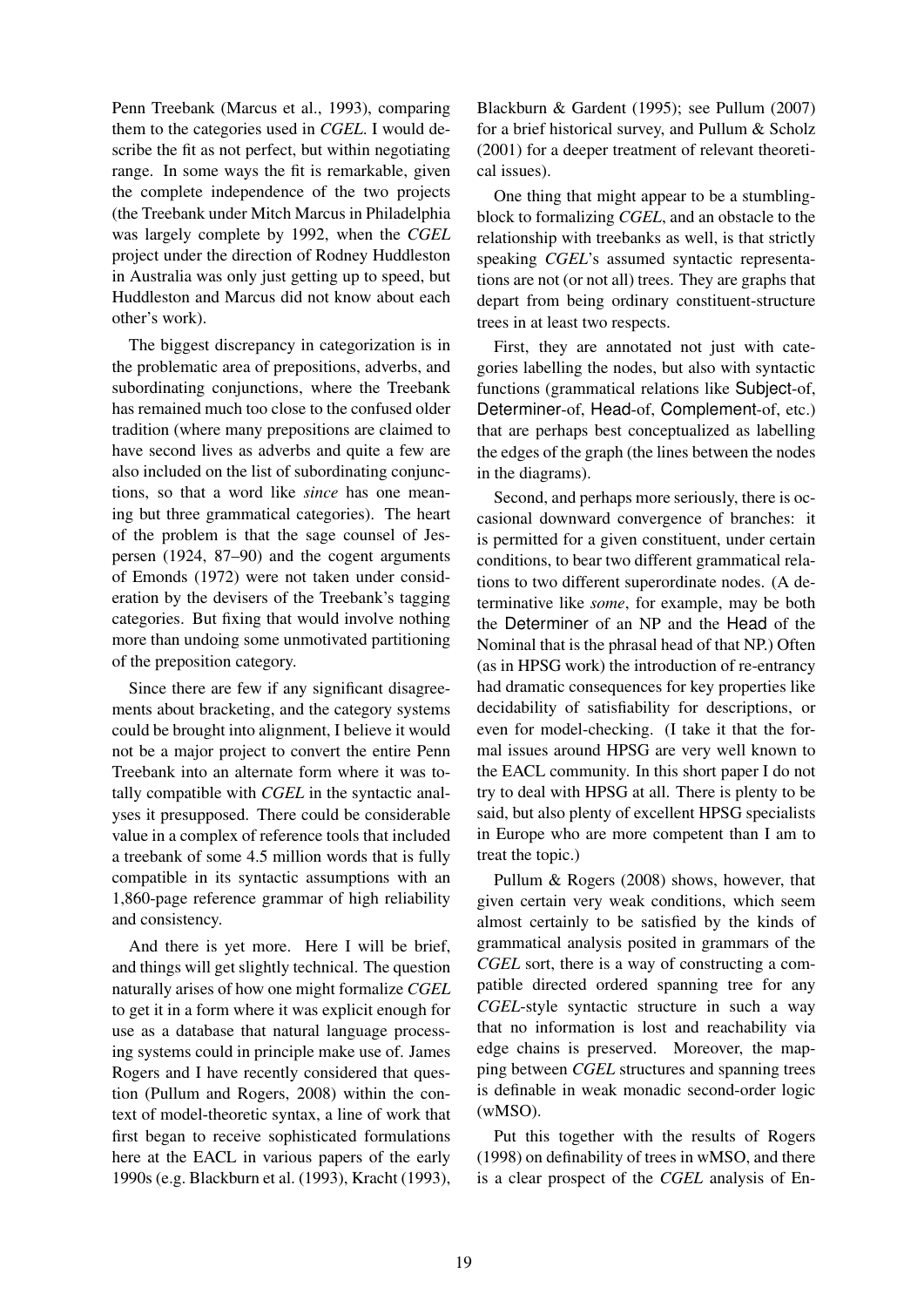glish syntax being reconstructible in terms of the wMSO theory of trees. And what that means for parsing is clear from results of nearly 40 years ago (Doner, 1970): there is a strong equivalence via tree automata to context-free grammars, which means that all the technology of context-free parsing can potentially be brought to bear on processing them.

This does not mean it would be a crisis if some language of interest is found to be non-contextfree, incidentally. By the results of Rogers (2003), wMSO theories interpreted on tree-like structures of higher dimensionality than 2 could be employed. For example, where the structures are 3 dimensional (so that individual nodes are allowed to bear the parent-of relation to all of the nodes in entire 2-dimensional trees), the string yield of the set of all structures satisfying a given wMSO sentence is always a tree-adjoining language, and for every tree-adjoining language there is such a characterizing wMSO sentence.

Notice, by the way, that the theoretical tools of use here are coming out of currently very active subdisciplines of computational logic and automata theory, such as finite model theory, descriptive complexity theory, and database theory. The very tools that linguistics needs in order to formalize syntactic theories in a revealing way are the ones that theoretical computer science is intensively working on because their investigation is intrinsically interesting.

To sum up, what this is all telling us is that there is no reason for anyone to continue being guided by the TG bias toward isolating theoretical linguistics from CL. There is not necessarily a major gulf between (i) cutting-edge current theoretical developments like model-theoretic syntax, (ii) large-scale descriptive grammars like *CGEL*, and (iii) feasible computational naturallanguage engineering. Given the excellent personal relations between general linguists and computational linguists in some European locations (Edinburgh being an excellent example), it seems to me that developments in interdisciplinary relations that would integrate the two disciplines quite thoroughly could probably happen quite fast. Perhaps it is happening already.

#### Acknowledgments

I am very grateful to Barbara Scholz for her detailed criticisms of a draft of this paper. I have taken account of many of her helpful suggestions, but since she still does not agree with what I say here, none of the failings or errors above should be blamed on her.

#### References

- Kazimierz Ajdukiewicz. 1935. Die syntaktische konnexitat. ¨ *Studia Philosophica*, 1:1–27. Reprinted in Storrs McCall, ed., *Polish Logic 1920–1939*, 207– 231. Oxford: Oxford University Press.
- G. Edward Barton, Robert C. Berwick, and Eric Sven Ristad. 1987. *Computational Complexity and Natural Language*. MIT Press, Cambridge, MA.
- Patrick Blackburn and Claire Gardent. 1995. A specification language for lexical functional grammars. In *Seventh Conference of the European Chapter of the Association for Computational Linguistics: Proceedings of the Conference*, pages 39–44, Morristown, NJ. European Association for Computational Linguistics.
- Patrick Blackburn, Claire Gardent, and Wilfried Meyer-Viol. 1993. Talking about trees. In *Sixth Conference of the European Chapter of the Association for Computational Linguistics: Proceedings of the Conference*, pages 21–29, Morristown, NJ. European Association for Computational Linguistics.
- Ignacio Bosque and Violeta Demonte, editors. 1999. *Gramática Descriptiva de La Lengua Española.* Real Academia Española / Espasa Calpe, Madrid. 3 volumes.
- Noam Chomsky and Howard Lasnik. 1977. Filters and control. *Linguistic Inquiry*, 8:425–504.
- Noam Chomsky. 1957. *Syntactic Structures*. Mouton, The Hague.
- Noam Chomsky. 1959. On certain formal properties of grammars. *Information and Control*, 2:137–167. Reprinted in *Readings in Mathematical Psychology*, Volume II, ed. by R. Duncan Luce, Robert R. Bush, and Eugene Galanter, 125–155, New York: John Wiley & Sons, 1965 (citation to the original on p. 125 of this reprinting is incorrect).
- Noam Chomsky. 1962. Explanatory models in linguistics. In Ernest Nagel, Patrick Suppes, and Alfred Tarski, editors, *Logic, Methodology and Philosophy of Science: Proceedings of the 1960 International Congress*, pages 528–550, Stanford, CA. Stanford University Press.
- Noam Chomsky. 1965. *Aspects of the Theory of Syntax*. MIT Press, Cambridge, MA.
- Noam Chomsky. 1966. *Topics in the Theory of Generative Grammar*. Mouton, The Hague.
- Noam Chomsky. 1980. *Rules and Representations*. Basil Blackwell, Oxford.